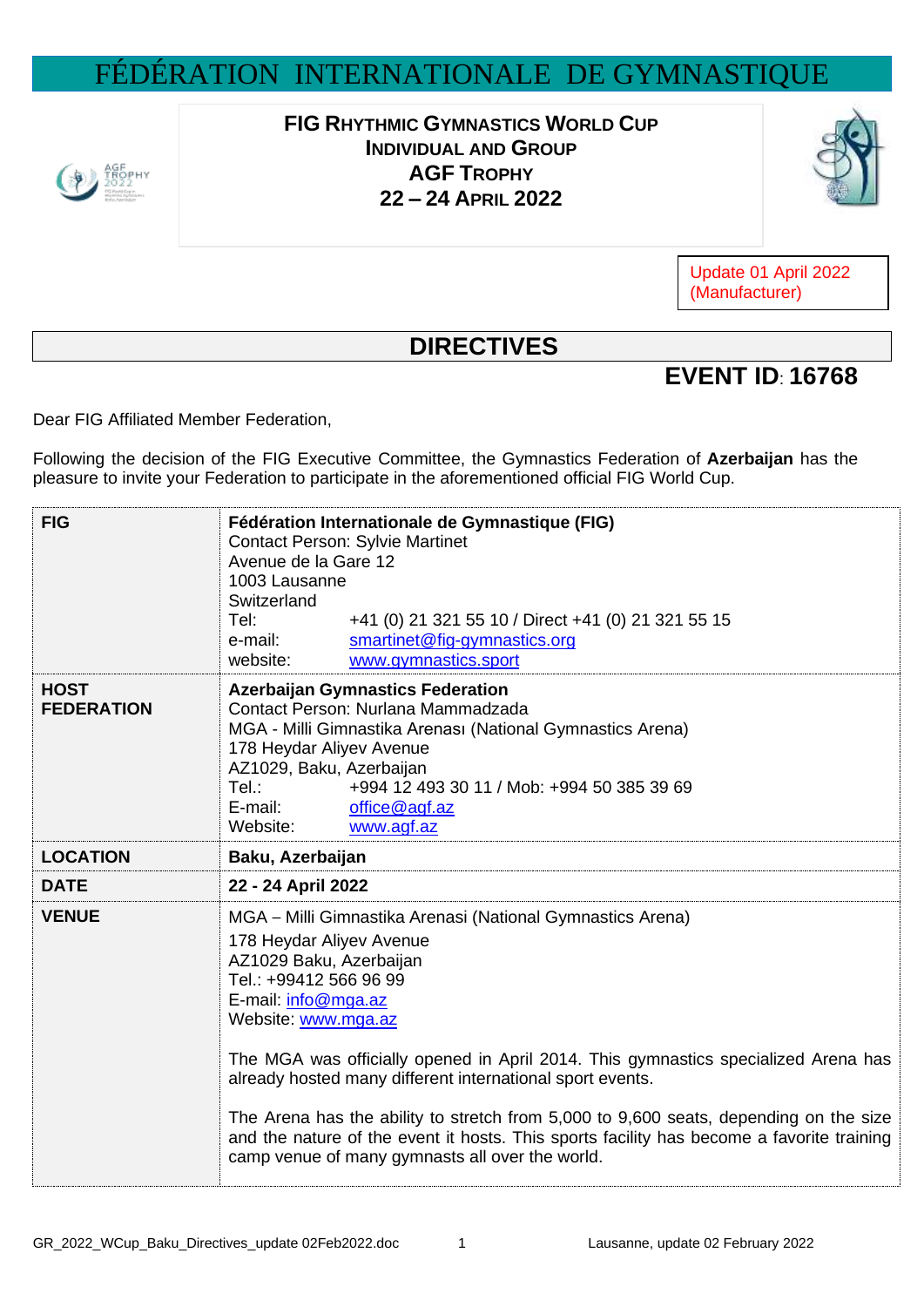|                                                                | Training and Warm-up facilities will be located within the MGA during the competition<br>concerned.                                                                                                                                                                                                                                                                                                                                                                                                                                                                                                                                                                                                                                                                                                                                                               |
|----------------------------------------------------------------|-------------------------------------------------------------------------------------------------------------------------------------------------------------------------------------------------------------------------------------------------------------------------------------------------------------------------------------------------------------------------------------------------------------------------------------------------------------------------------------------------------------------------------------------------------------------------------------------------------------------------------------------------------------------------------------------------------------------------------------------------------------------------------------------------------------------------------------------------------------------|
| <b>FLOOR</b><br><b>APPARATUS</b><br><b>SUPPLIER</b>            | Spieth, FIG ID 547, colour Beige<br>Competition hall:<br>Warm-up area:<br>2<br>7<br>Training & Warm-up hall:                                                                                                                                                                                                                                                                                                                                                                                                                                                                                                                                                                                                                                                                                                                                                      |
| <b>REPLACEMENT</b><br><b>HAND APPARATUS</b><br><b>SUPPLIER</b> | Replacement Apparatus (provided by the LOC)<br>Hoop:<br>Pastorelli, FIG ID 423, color red / orange / gold<br>Ball:<br>Sasaki FIG ID 473, color FRR<br>Clubs:<br>Sasaki FIG ID 466, color FRR<br>Sasaki FIG ID 474, color R<br>Ribbon:<br>Ribbon Cane:<br>Sasaki FIG ID 476, color W<br><b>Gymnasts' Personal apparatus:</b><br>The of RG Hand Apparatus with valid certificates are published on the FIG website<br>(here) and updated regularly. Make sure that your gymnasts use only FIG certified<br>Hand Apparatus for this event and for any other FIG recognized competitions, as they<br>will not be allowed to compete with an Apparatus which does not comply with the<br>norms.<br>Random checks on the FIG and Manufacturers' Logos will be carried out at any<br>time during the Event.                                                              |
| <b>APPARATUS</b><br><b>CONTROL</b>                             | The presence of at least one Technician from the Official Apparatus Manufacturer will<br>be guaranteed by the Organizing Member Federation for the installation of the RG<br>competition floors in the competition hall, the warm-up hall, and the training hall(s), as<br>well as throughout the duration of training, podium training, warm-up and competition.<br>The Technical Delegate, accompanied by the Technician of the Apparatus<br>Manufacturer will proceed to the apparatus control in the competition hall, warm-up hall<br>and training hall(s) prior to training and competition.<br>The Apparatus control includes the check of the dimensions of the RG competition<br>floors which must respect the valid FIG Apparatus Norms. All floors must be set up<br>correctly and the RG competition floors in the different halls must be identical. |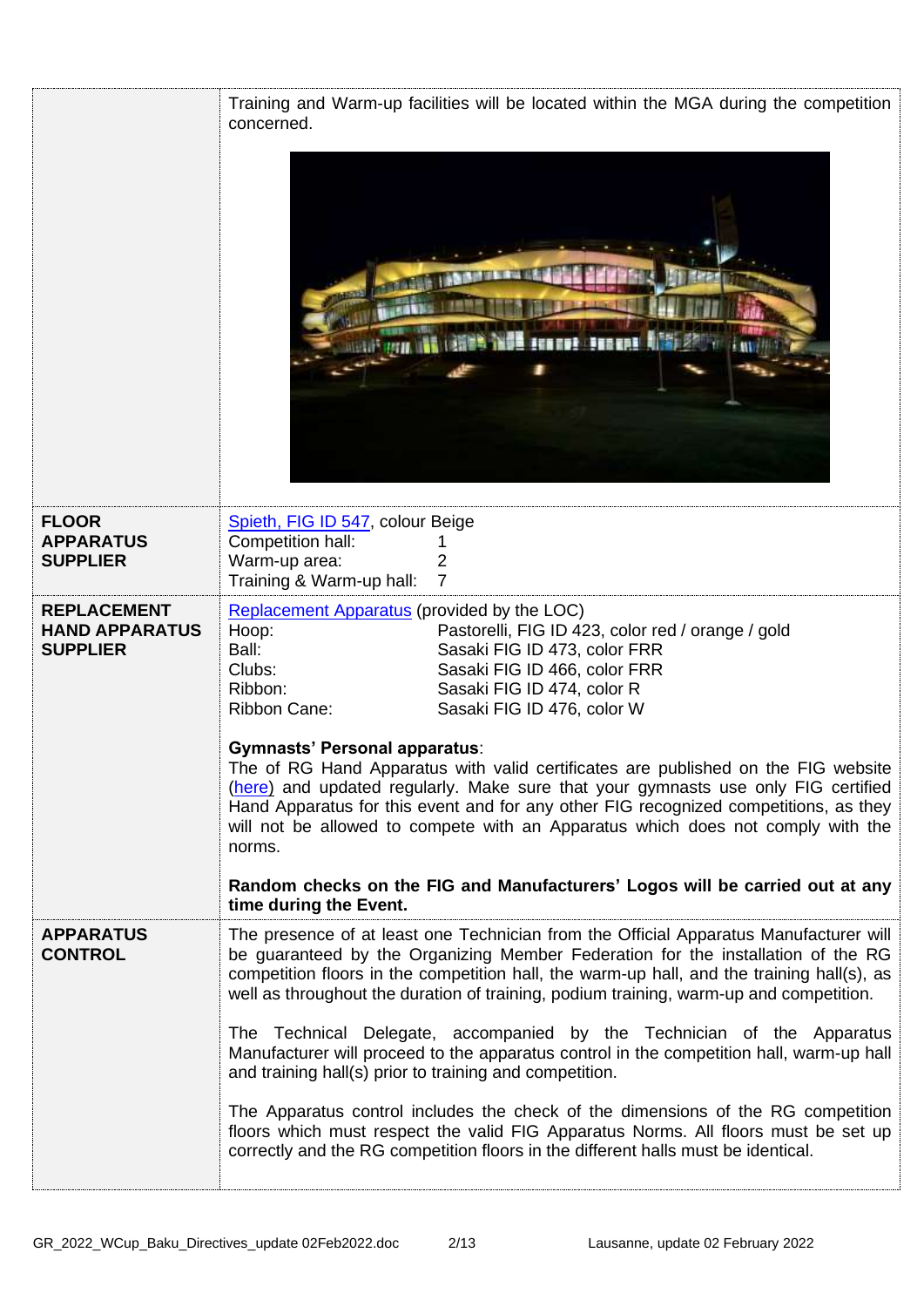| <b>PROVISIONAL</b><br><b>SCHEDULE</b>                         | Tuesday 19 April:<br>Wednesday 20 April:<br><b>Arrival of Delegations</b><br>Thursday 21 April:<br>Orientation meeting<br>Friday 22 April:<br>Saturday 23 April:<br>Sunday 24 April:<br>Monday 25 April:<br>combined with any other Competitions.                                                                                                                                                                                                                                                                                                                          | <b>Arrival of Technical Delegate</b><br>Training and Podium training<br>Judges' instruction -Scoring system Instruction for Judges<br><b>Qualifications Individual and Group</b><br><b>Qualifications Individual and Group</b><br><b>Finals Individual and Group</b><br>Departure of Delegations<br>World Cup Competitions must be separate and distinct competition, and may not be |  |
|---------------------------------------------------------------|----------------------------------------------------------------------------------------------------------------------------------------------------------------------------------------------------------------------------------------------------------------------------------------------------------------------------------------------------------------------------------------------------------------------------------------------------------------------------------------------------------------------------------------------------------------------------|--------------------------------------------------------------------------------------------------------------------------------------------------------------------------------------------------------------------------------------------------------------------------------------------------------------------------------------------------------------------------------------|--|
| <b>COMPETTION</b><br><b>FORMAT</b><br><b>PARTICIPATION</b>    | <b>Individuals</b><br>All-Around which serve as qualification for the Apparatus Final:<br>All Individual gymnasts have to participate in the All-Around qualification<br><b>Apparatus Finals:</b><br>The top eight (8) gymnasts per apparatus from the All-Around qualifying<br>$\bullet$<br>Competition participate in the Finals                                                                                                                                                                                                                                         |                                                                                                                                                                                                                                                                                                                                                                                      |  |
|                                                               | Group:<br>All-Around which serve as qualification for the Routine Final:<br>All Groups have to participate in the Qualifications<br>$\bullet$<br><b>Final Group Routines:</b><br>$\bullet$                                                                                                                                                                                                                                                                                                                                                                                 | The top eight (8) groups of each Group Routines will qualify for the Finals.                                                                                                                                                                                                                                                                                                         |  |
| <b>FEDERATIONS</b><br><b>INVITED</b>                          | The participation is limited to:<br><b>Individuals</b><br>Maximum 2 Individual Gymnasts from the National Federations ranked in the<br>top 18 at the last World Championships (Qualification / All-Around)<br>The current All-Around World Champion in addition to the 2 places mentioned<br>above. Nominative place.<br>Maximum 1 Individual Gymnast for all other National Federations<br>$\overline{\phantom{a}}$<br>1 wild card for the host country should it not be represented in the top 18, at the<br>$\overline{\phantom{a}}$<br>free choice of the host country |                                                                                                                                                                                                                                                                                                                                                                                      |  |
|                                                               | <b>Groups</b><br>Championships (Qualification / All-Around)                                                                                                                                                                                                                                                                                                                                                                                                                                                                                                                | 1 Group from the National Federations ranked in the top 16 at the last World<br>1 wild card for the host country should it not be represented in the top 16                                                                                                                                                                                                                          |  |
| <b>SIZE OF</b><br><b>DELEGATION AND</b><br><b>FIG LICENSE</b> | Nominative Registration.<br>The maximum size of the invited delegation is as follows:                                                                                                                                                                                                                                                                                                                                                                                                                                                                                      | Only senior gymnasts in good standing with the correct age and holding a valid FIG<br>License at the time of registration until the end of the competitions may participate.<br>No gymnasts will be accepted without a valid FIG License at the deadline of the                                                                                                                      |  |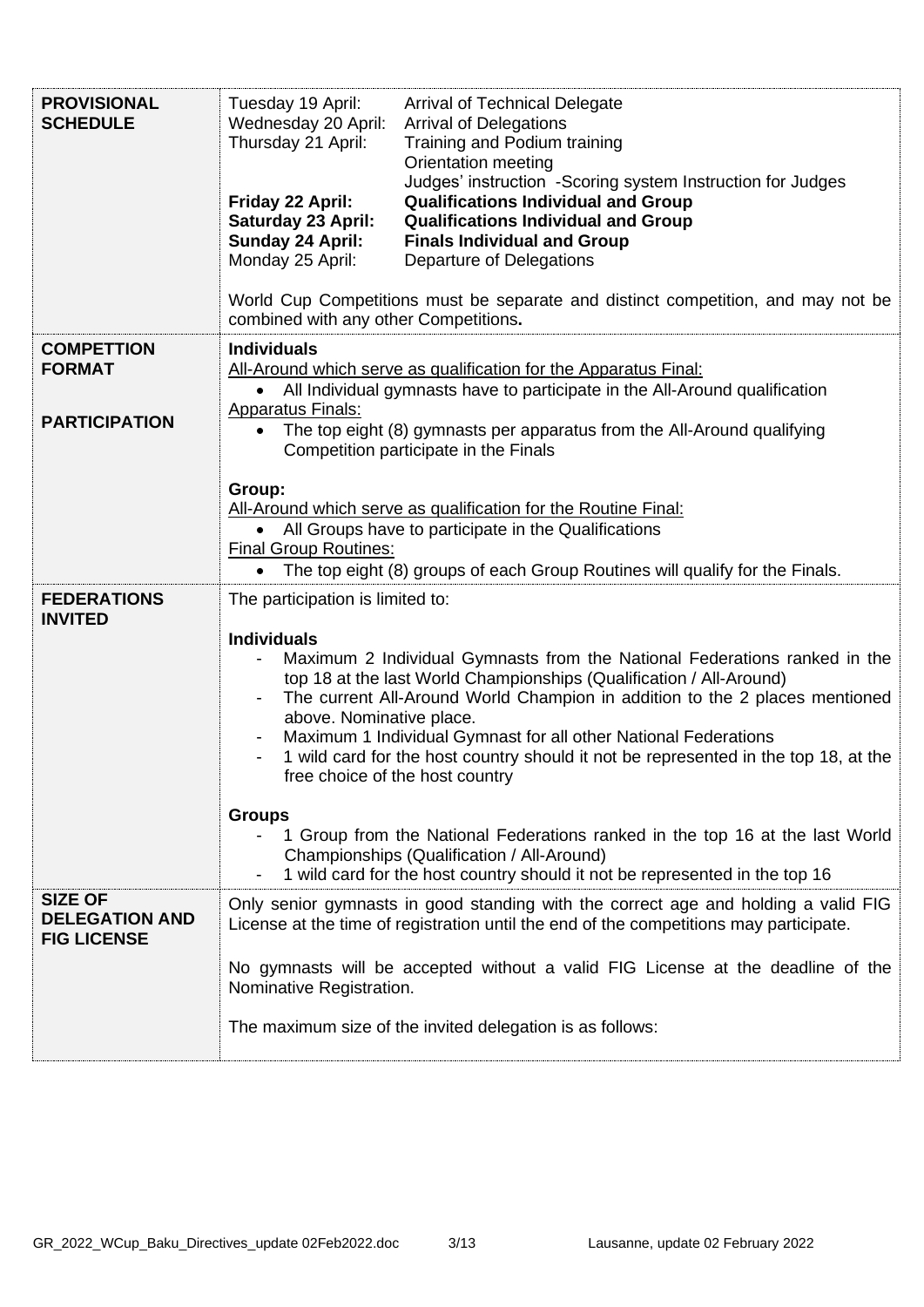|                       |                                                                                                                                                                             | Individual          | Group       | Joint          |
|-----------------------|-----------------------------------------------------------------------------------------------------------------------------------------------------------------------------|---------------------|-------------|----------------|
|                       | <b>Head of Delegation</b>                                                                                                                                                   |                     |             |                |
|                       | <b>Team Manager</b>                                                                                                                                                         |                     |             | 1              |
|                       | Coach                                                                                                                                                                       | 2 (max. 1 per gym.) | 2           | max.3          |
|                       | Gymnasts <sup>1)</sup>                                                                                                                                                      | max. 2              | 6           | max. 8         |
|                       | <b>Medical Doctor</b>                                                                                                                                                       | 1                   | 1           | 1              |
|                       | <b>Paramedical Staff</b>                                                                                                                                                    |                     |             | $\overline{2}$ |
|                       | Judges                                                                                                                                                                      |                     |             | $\overline{2}$ |
|                       | TAC zone 1 for coach                                                                                                                                                        |                     | $1 - 2^{2}$ | $\overline{2}$ |
|                       | TAC zone 3 for Head of Delegation or                                                                                                                                        |                     | 1           | 1              |
|                       | <b>Team Manager</b>                                                                                                                                                         |                     |             |                |
|                       | <sup>1)</sup> refer to the section "Federation invited"                                                                                                                     |                     |             |                |
|                       | $2)$ If 2 coaches are accredited for Groups                                                                                                                                 |                     |             |                |
| <b>AGE LIMITS</b>     |                                                                                                                                                                             |                     |             |                |
|                       | 16 years in the year of the competition                                                                                                                                     |                     |             |                |
| <b>JUDGES AND</b>     | For the composition of the Judges' Panels, please refer to the Code of Points in force at                                                                                   |                     |             |                |
| <b>JUDGES' PANELS</b> | the time of the event.                                                                                                                                                      |                     |             |                |
|                       | For the Judges' categories, please refer to the General Judges' rules in force at the                                                                                       |                     |             |                |
|                       | time of the event. Not more than one judge per Federation per panel will be permitted.                                                                                      |                     |             |                |
|                       | Priority will be given to the highest categories.                                                                                                                           |                     |             |                |
|                       |                                                                                                                                                                             |                     |             |                |
|                       | The Judges' Panels are set up by a draw from the judges present at the event. The                                                                                           |                     |             |                |
|                       | draw will be directed by the FIG Technical Delegate on site.                                                                                                                |                     |             |                |
|                       |                                                                                                                                                                             |                     |             |                |
|                       | The participating member federations must send minimum one qualified judge if they                                                                                          |                     |             |                |
|                       | participate with individual gymnast(s) and one qualified judge if they participate with a                                                                                   |                     |             |                |
|                       | group.                                                                                                                                                                      |                     |             |                |
|                       | The Organizing Member Federation is responsible that there are enough FIG brevetted                                                                                         |                     |             |                |
|                       | judges present with the appropriate valid category of brevet for their function. Should                                                                                     |                     |             |                |
|                       | there not be sufficient judges as per the on-line nominative registration, or not sufficient                                                                                |                     |             |                |
|                       | cat. 1 and 2 judges, the Organizing Member Federation must propose to the FIG for                                                                                           |                     |             |                |
|                       | prior approval of the Technical Delegate the name of neutral additional judges to                                                                                           |                     |             |                |
|                       | complete the panels (plus 2 reserves). These judges, once approved, have to be invited                                                                                      |                     |             |                |
|                       | at the cost of the Organizing Member Federation.                                                                                                                            |                     |             |                |
|                       |                                                                                                                                                                             |                     |             |                |
|                       | Such invitation must be made through the respective Member Federation. Should the                                                                                           |                     |             |                |
|                       | Organizing Member Federation fail to propose names for additional judges, the FIG                                                                                           |                     |             |                |
|                       | Office in consultation with the Technical Delegate concerned will invite these judges at                                                                                    |                     |             |                |
|                       | the cost of the Organizing Member Federation.                                                                                                                               |                     |             |                |
|                       |                                                                                                                                                                             |                     |             |                |
|                       | The Organizing Member Federation will apply a fine of CHF 2'000 per missing judge (to<br>be paid to the LOC by 17 March 2022 should a federation fail to bring the required |                     |             |                |
|                       | number of judges or judges without the requested qualification (Brevet).                                                                                                    |                     |             |                |
|                       |                                                                                                                                                                             |                     |             |                |
| <b>COACHES</b>        | As per FIG official communication dated 31 March 2021, no coaches will be accepted in                                                                                       |                     |             |                |
|                       | this World Cup without a valid coach-sport profile at the deadline of the Nominative                                                                                        |                     |             |                |
|                       | Registration. In order to be considered, the coach-sport profile (including all relevant                                                                                    |                     |             |                |
|                       | documents) must be submitted in FIG Database on 03 March 2022 at the very latest                                                                                            |                     |             |                |
|                       | (two weeks prior to the deadline for Nominative Registration).                                                                                                              |                     |             |                |
| <b>FIG TECHNICAL</b>  | The FIG Technical Delegate will be proposed by the FIG RG TC. He/she will serve as                                                                                          |                     |             |                |
| <b>DELEGATE</b>       | President of the Superior Jury.                                                                                                                                             |                     |             |                |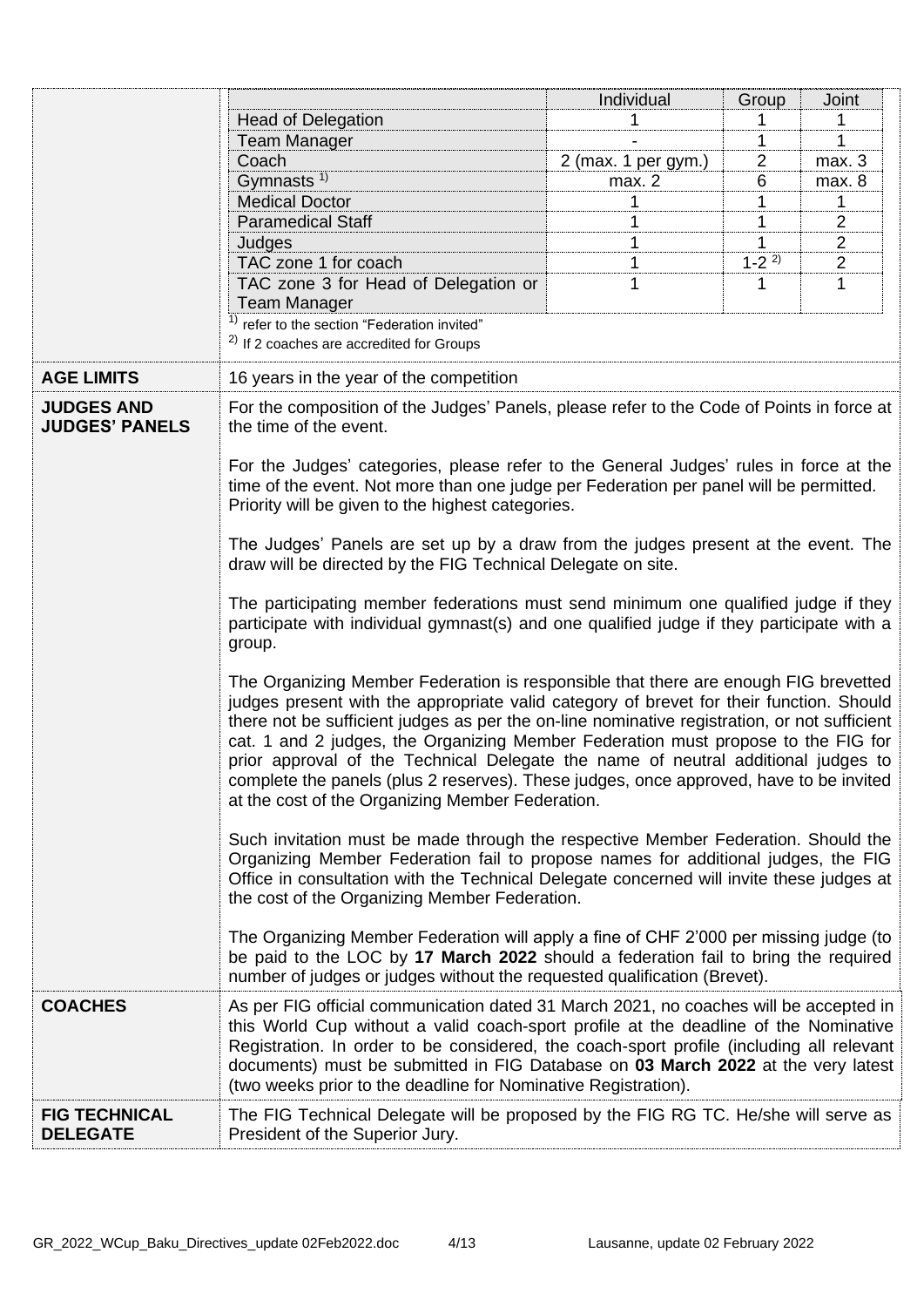| <b>REGISTRATION</b><br><b>DEADLINES</b> | Provisional, Definitive and Nominative Registrations must be made exclusively on-line<br>via the FIG platform.                                                                                                                                                                                           |                  |                                                                                  |  |
|-----------------------------------------|----------------------------------------------------------------------------------------------------------------------------------------------------------------------------------------------------------------------------------------------------------------------------------------------------------|------------------|----------------------------------------------------------------------------------|--|
|                                         | Provisional registration                                                                                                                                                                                                                                                                                 | 17 December 2021 | (4 months prior to the event)                                                    |  |
|                                         | Definitive registration:                                                                                                                                                                                                                                                                                 | 17 February 2022 | (2 months prior to the event)                                                    |  |
|                                         | Nominative registration                                                                                                                                                                                                                                                                                  | 17 March 2022    | (4 weeks prior to the event)                                                     |  |
|                                         | Late registrations are subject to fines as follows:                                                                                                                                                                                                                                                      |                  |                                                                                  |  |
|                                         | Fine for missing or late Provisional Registration                                                                                                                                                                                                                                                        |                  | CHF 500.-                                                                        |  |
|                                         | Fine for missing or late Definitive<br>Registration                                                                                                                                                                                                                                                      |                  | CHF 750.-                                                                        |  |
|                                         | Fine for missing or late Nominative<br>Registration                                                                                                                                                                                                                                                      |                  | CHF 500.-                                                                        |  |
| <b>DRAWING OF LOTS</b>                  | The gymnasts' drawing of lots will take place at the FIG Headquarters in Lausanne<br>(SUI) on Wednesday 30 March 2022.                                                                                                                                                                                   |                  |                                                                                  |  |
|                                         | Registrations and payments made after the gymnasts' drawing of lots will not be<br>accepted and the Delegations will not be authorized to participate.                                                                                                                                                   |                  |                                                                                  |  |
| <b>ENTRY FEES</b>                       | The non-reimbursable cost for the Entry Fee is:                                                                                                                                                                                                                                                          |                  |                                                                                  |  |
|                                         | 50 EUR per gymnast (both individual and group gymnasts)<br>At the time of the Nominative registration (by 17 March 2022), the participating<br>federations must pay 100% of the entry fee to the LOC.<br>Entries without payment of the entry fees will be considered as invalid and will be<br>refused. |                  |                                                                                  |  |
| <b>ACCOMMODATION</b>                    | <b>JW Marriott Absheron Baku Hotel 5*</b>                                                                                                                                                                                                                                                                |                  |                                                                                  |  |
|                                         | Address: 674 Azadliq Square Baku, AZ1010<br>Tel.: +994 12 499 88 88                                                                                                                                                                                                                                      |                  |                                                                                  |  |
|                                         | Website: https://www.marriott.com/hotels/travel/gydjw-jw-marriott-absheron-baku/                                                                                                                                                                                                                         |                  |                                                                                  |  |
|                                         | The costs per person/night at JW Marriott Absheron Baku Hotel are as follows:<br>EUR 120.- (single room, including breakfast)<br>EUR 80.- (twin room, including breakfast)                                                                                                                               |                  |                                                                                  |  |
|                                         | <b>Baku Marriott Hotel Boulevard 5*</b><br>Address: Khagani Rustamov street 4C, Khatai District, Baku, AZ1010<br>Tel.: +99412 310 00 10                                                                                                                                                                  |                  |                                                                                  |  |
|                                         | Website: www.boulevardhotelbaku.com<br>The costs per person/night at Baku Marriott Hotel Boulevard are as follows:                                                                                                                                                                                       |                  |                                                                                  |  |
|                                         | EUR 120.- (single room, including breakfast)                                                                                                                                                                                                                                                             |                  |                                                                                  |  |
|                                         | EUR 80.- (twin room, including breakfast)                                                                                                                                                                                                                                                                |                  |                                                                                  |  |
|                                         | <b>Courtyard Baku by Marriott 4*</b><br>Nasimi district, Baku, AZ1009                                                                                                                                                                                                                                    |                  | Address: 300-303 quarter, intersection of M. Fuzuli and A. Topchubashov streets, |  |
|                                         | Tel.: +994 12 310 40 40<br>Website: https://www.marriott.com/hotels/travel/gydcy-courtyard-baku/                                                                                                                                                                                                         |                  |                                                                                  |  |
|                                         | The costs per person/night at Courtyard Baku by Marriott Hotel are as follows:                                                                                                                                                                                                                           |                  |                                                                                  |  |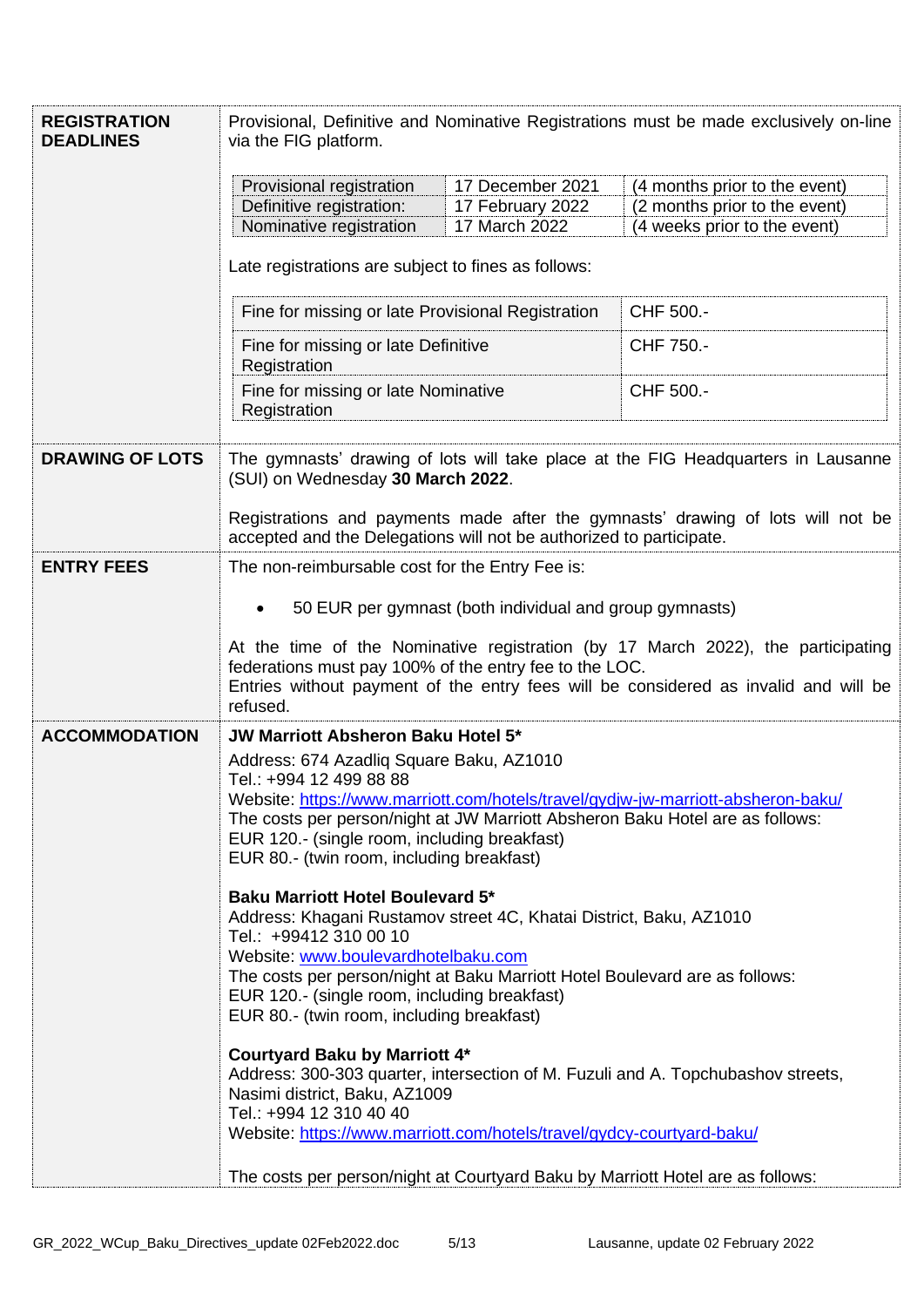|              | EUR 100- (single room, including breakfast)                                                                                                                                                                                                                                                                                                                                 |
|--------------|-----------------------------------------------------------------------------------------------------------------------------------------------------------------------------------------------------------------------------------------------------------------------------------------------------------------------------------------------------------------------------|
|              | EUR 65.- (twin room, including breakfast)                                                                                                                                                                                                                                                                                                                                   |
|              | Arion Hotel Baku 3* (Low cost)                                                                                                                                                                                                                                                                                                                                              |
|              | Address: 33c Ahmad Rajabli str., Baku, AZ1000                                                                                                                                                                                                                                                                                                                               |
|              | Tel.: +99450 261 3145                                                                                                                                                                                                                                                                                                                                                       |
|              | Website: www.arionhotelbaku.az                                                                                                                                                                                                                                                                                                                                              |
|              | The costs per person/night at Arion Hotel are as follows:                                                                                                                                                                                                                                                                                                                   |
|              | EUR 55.- (single room, including breakfast)<br>EUR 40.- (twin room, including breakfast)                                                                                                                                                                                                                                                                                    |
|              |                                                                                                                                                                                                                                                                                                                                                                             |
|              | The prices charged for the hotel rooms cannot exceed the usual hotel rates.                                                                                                                                                                                                                                                                                                 |
|              | While the Accommodation Form must be returned to the LOC via SmartScoring Digital<br>Platform (https://gymdata.online/) by 17 February 2022 at the very latest, the Hotel<br>rooms will be allocated on a "first come, first served" basis. Appropriate access code<br>will be sent to each participating Federation after the deadline of the Provisional<br>Registration. |
|              | *Note: the above-mentioned hotel prices are valid before the accommodation<br>deadline which is 17 February 2022. The hotel prices will increase automatically<br>by €5 per person per night at all the official hotels after the accommodation<br>deadline.                                                                                                                |
|              | The invited participating federations must pay for the accommodation expenses of their<br>delegation members, except for the below mentioned gymnasts for whom<br>accommodation will be paid by the LOC (from the official arrival day to the official<br>departure day):                                                                                                   |
|              | • The top three (3) gymnasts in the All-Around ranking from the previous World<br>Championships present at the event                                                                                                                                                                                                                                                        |
|              | The top three (3) Groups in the All-Around ranking from the previous World<br>$\bullet$<br>Championships present at the event                                                                                                                                                                                                                                               |
|              | The Organizing member Federation shall determine the hotel at its discretion, but may<br>not chose the "low cost" category hotel for the above mentioned gymnasts.<br>100% of the total accommodation payment shall be transferred to the LOC bank<br>account (see bank account section) by 17 March 2022.                                                                  |
| <b>MEALS</b> | The LOC proposes the following options for having meals at the below- mentioned<br>hotels/competition venue and costs which can be ordered by delegations if they wish:                                                                                                                                                                                                     |
|              | <b>JW Marriott Absheron Baku Hotel</b><br>Lunch - EUR 20.- (each)<br>Dinner - EUR 25.- (each)                                                                                                                                                                                                                                                                               |
|              | <b>Baku Marriott Hotel Boulevard</b>                                                                                                                                                                                                                                                                                                                                        |
|              | Lunch - EUR 25.- (each)                                                                                                                                                                                                                                                                                                                                                     |
|              | Dinner - EUR 30.- (each)                                                                                                                                                                                                                                                                                                                                                    |
|              |                                                                                                                                                                                                                                                                                                                                                                             |
|              | <b>Courtyard Baku by Marriott</b><br>Lunch - EUR 20.- (each)                                                                                                                                                                                                                                                                                                                |
|              | Dinner - EUR 25.- (each)                                                                                                                                                                                                                                                                                                                                                    |
|              | <b>Arion Hotel Baku</b>                                                                                                                                                                                                                                                                                                                                                     |
|              | Lunch - EUR 12.- (each)<br>Dinner - EUR 17.- (each)                                                                                                                                                                                                                                                                                                                         |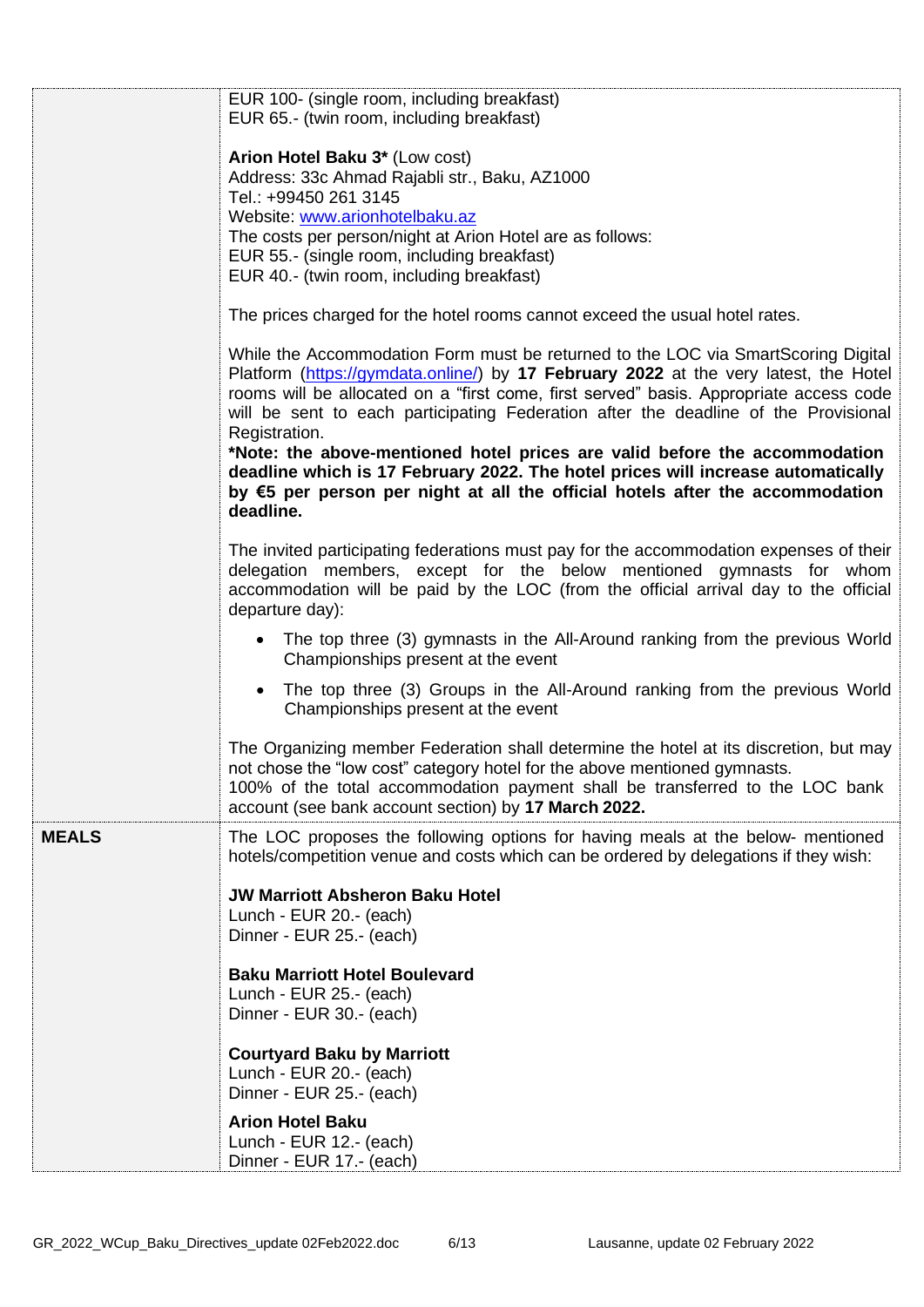|                                               | <b>MGA</b> (competition venue)<br>Lunch - EUR 15.- (each)                                                                                                                                                                                                                                                                   |
|-----------------------------------------------|-----------------------------------------------------------------------------------------------------------------------------------------------------------------------------------------------------------------------------------------------------------------------------------------------------------------------------|
|                                               | The invited participating federations must pay for the meals expenses of their<br>delegation members, except for the below mentioned gymnasts for whom meals will be<br>paid by the LOC (from the official arrival day to the official departure day):                                                                      |
|                                               | • The top three (3) gymnasts in the All-Around ranking from the previous World<br>Championships present at the event                                                                                                                                                                                                        |
|                                               | • The top three (3) Groups in the All-Around ranking from the previous World<br>Championships present at the event                                                                                                                                                                                                          |
|                                               | The Meal Request must be submitted to the LOC via SmartScoring Digital Platform<br>(https://gymdata.online/) by 17 March 2022 at the very latest.                                                                                                                                                                           |
|                                               | 100% of the costs for the meals must be paid to the LOC by 17 March 2022.                                                                                                                                                                                                                                                   |
| <b>CANCELLATION</b>                           | <b>Accommodation</b>                                                                                                                                                                                                                                                                                                        |
| <b>POLICY</b>                                 | Rooms cancelled between 17 February 2022 and 17 March 2022 will be subject to a<br>cancellation fee of 20% of the total accommodation payment.                                                                                                                                                                              |
|                                               | Rooms cancelled after 17 March 2022 until arrival of the delegations on site or "no<br>shows" will be subject to a cancellation fee of 100% of the total accommodation cost.                                                                                                                                                |
|                                               | <b>Meals</b>                                                                                                                                                                                                                                                                                                                |
|                                               | Meals cancelled after 8 April 2022 will be subject to a cancellation fee of 100% of the<br>total meal cost.                                                                                                                                                                                                                 |
| <b>INTERNATIONAL</b><br><b>TRANSPORTATION</b> | The invited participating federations must pay for the travel costs of their delegation<br>members.                                                                                                                                                                                                                         |
|                                               | The LOC will meet and see of the official members of the delegations at Heydar Aliyev<br>International Airport (GYD), bus or railway station in Baku, provided that their<br>accommodation was booked through the Organizing Committee.                                                                                     |
|                                               | The Travel Details must be submitted to the LOC via SmartScoring Digital Platform<br>(https://gymdata.online/), access code will be sent to each participating Federation after<br>the deadline of the Provisional Registration) by 17 March 2022.                                                                          |
| <b>LOCAL</b><br><b>TRANSPORTATION</b>         | The LOC will organize shuttle buses from Official Hotels to the Competition Venue<br>(training venue is within the competition venue) and back.                                                                                                                                                                             |
| <b>VISA</b>                                   | Please verify immediately with your travel agent or Embassy or Consulate of<br>Azerbaijan in your country if a visa is required for your travel to Azerbaijan.                                                                                                                                                              |
|                                               | The LOC will be happy to assist each Delegation member with an official letter of<br>invitation, provided that the request is made to the LOC online via SmartScoring Digital<br>Platform system by 17 March 2022. The log-in details to access the LOC online system<br>will be sent after the provisional entry deadline. |
|                                               | More information on visa can be obtained from the LOC's following e-mail:<br>reception@agf.az                                                                                                                                                                                                                               |
| <b>INSURANCE</b>                              | The Host Federation, the LOC and the FIG will not be held responsible for any liabilities<br>in case of accidents, illness (including COVID-19), repatriation and the like.                                                                                                                                                 |
|                                               | The FIG Technical Regulations foresee that all participating Federations are                                                                                                                                                                                                                                                |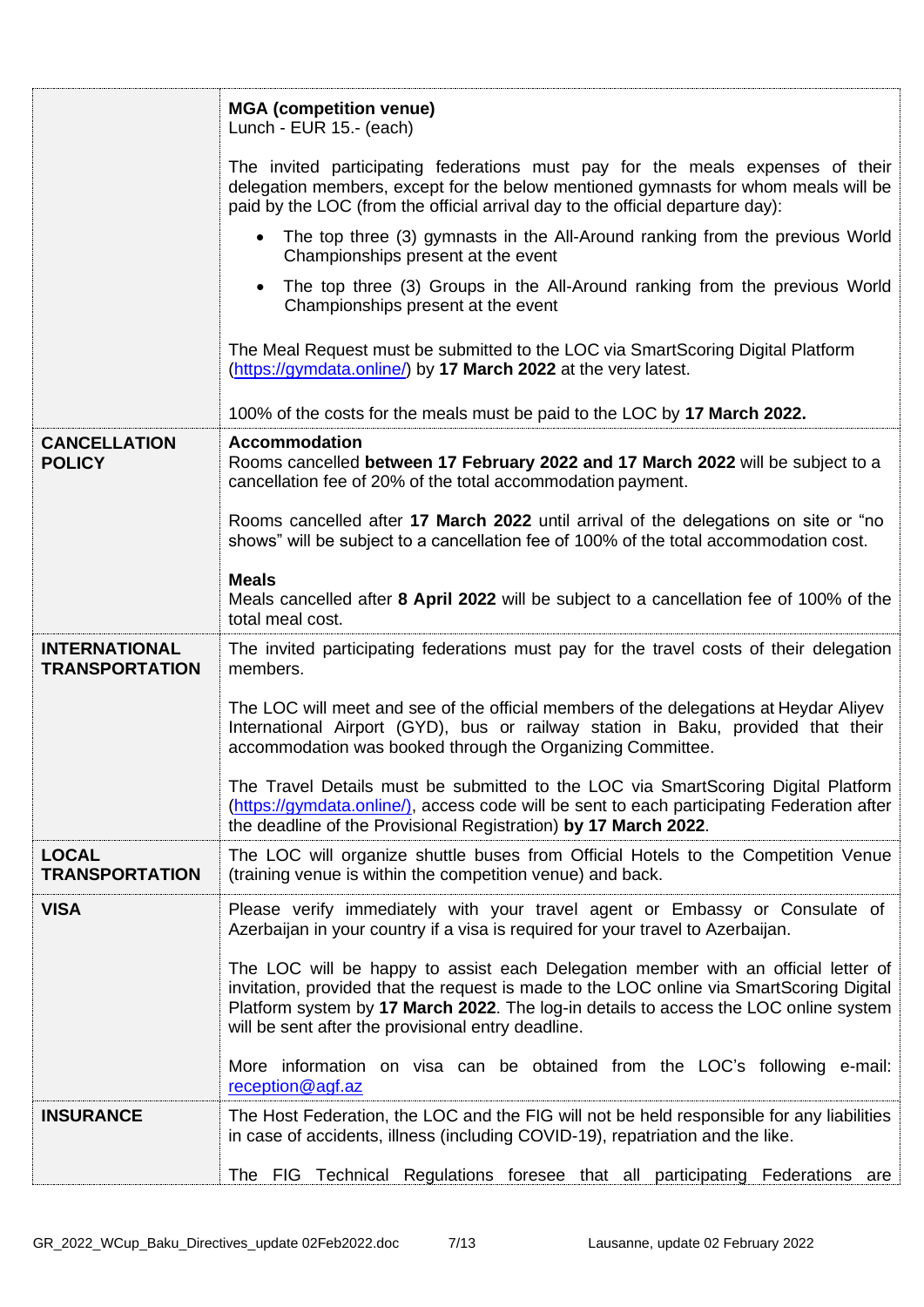|                                           | responsible for making their own arrangements to have the necessary valid insurance<br>coverage against illness, accidents and repatriation for all the members of their<br>Delegation.<br>Basic insurance (sickness, accident and repatriation) in your country of residence is<br>compulsory in order to be able to benefit from coverage by FIG IMSSA subsidiary |
|-------------------------------------------|---------------------------------------------------------------------------------------------------------------------------------------------------------------------------------------------------------------------------------------------------------------------------------------------------------------------------------------------------------------------|
|                                           | insurance. Please also refer to https://www.gymnastics.sport/site/pages/medical-<br>insurance.php for additional information regarding the FIG IMSSA insurance for<br>Athletes and Judges.                                                                                                                                                                          |
|                                           | The LOC will verify the insurance coverage upon arrival of the delegation members<br>(e.g. cover note or photocopy of the valid policy).                                                                                                                                                                                                                            |
|                                           | The insurance must be valid at least starting from the arrival day of the delegation and<br>must last for the delegations' entire stay<br>Delegation members with insufficient insurance coverage must inform the LOC in<br>advance. The LOC will subsequently offer insurance coverage at the Federations own<br>charge as follows: 5 Euro per person/day.         |
| <b>ACCREDITATION</b>                      | Accreditation cards will be distributed at the Accreditation Centre situated at the<br>Competition Venue upon arrival of the delegations. The following items will be checked<br>there with the Heads of delegations:                                                                                                                                               |
|                                           | The passport of gymnasts and all members of the delegations<br>$\bullet$<br>Fulfilment of all financial obligations<br>$\bullet$<br>Transport - Departure<br>$\bullet$<br>The medical insurance for the members of the delegations<br>$\bullet$<br>2 sets of Audio CD's of the music<br>$\bullet$<br>National anthem and national flag<br>$\bullet$                 |
|                                           | In order to accelerate the process of the accreditation, each participating Federation is<br>kindly requested to upload photos and passport copy of each member of its delegation<br>(gymnasts, head of delegation, team manager, judges, coaches, medical staff and etc.)<br>onto the SmartScoring Digital Platform (https://gymdata.online/).                     |
|                                           | The deadline for the photos upload (identity colour photo in JPG format, size $-$ 45mm x<br>35mm, resolution: 800x600plx) is 17 March 2022. Please clearly indicate the<br>corresponding full name (with correct spelling) in the file title.                                                                                                                       |
|                                           | Uploading of photos in due time will prevent the delegations from waiting at the<br>accreditation centre.                                                                                                                                                                                                                                                           |
|                                           | In addition, the LOC will distribute information regarding gymnasts' safeguarding plan.                                                                                                                                                                                                                                                                             |
| <b>FINANCIAL</b><br><b>OBLIGATIONS</b>    | Federations which have not fulfilled their financial obligations towards the FIG (e.g.<br>annual membership fees, unpaid invoices, etc.) or the LOC may not be allowed to<br>participate in this World Cup.                                                                                                                                                         |
|                                           | Federations which have not fulfilled their financial obligations towards the LOC by the<br>given deadline in the Invitation/Directives may still have the possibility to participate, but<br>the LOC will not guarantee the hotel booking, meals and local transportation.                                                                                          |
|                                           | Federations which have not fulfilled their financial obligations towards the Organizing<br>Member federations upon arrival will not be accredited.                                                                                                                                                                                                                  |
| <b>BANK ACCOUNT</b><br><b>INFORMATION</b> | Beneficiary: Azerbaijan Gymnastics Federation<br>Beneficiary's account: AZ75PAHA38190EURHC0190012035<br>Bank: "PASHA Bank", Baku, Azerbaijan<br><b>SWIFT PAHAAZ22</b>                                                                                                                                                                                               |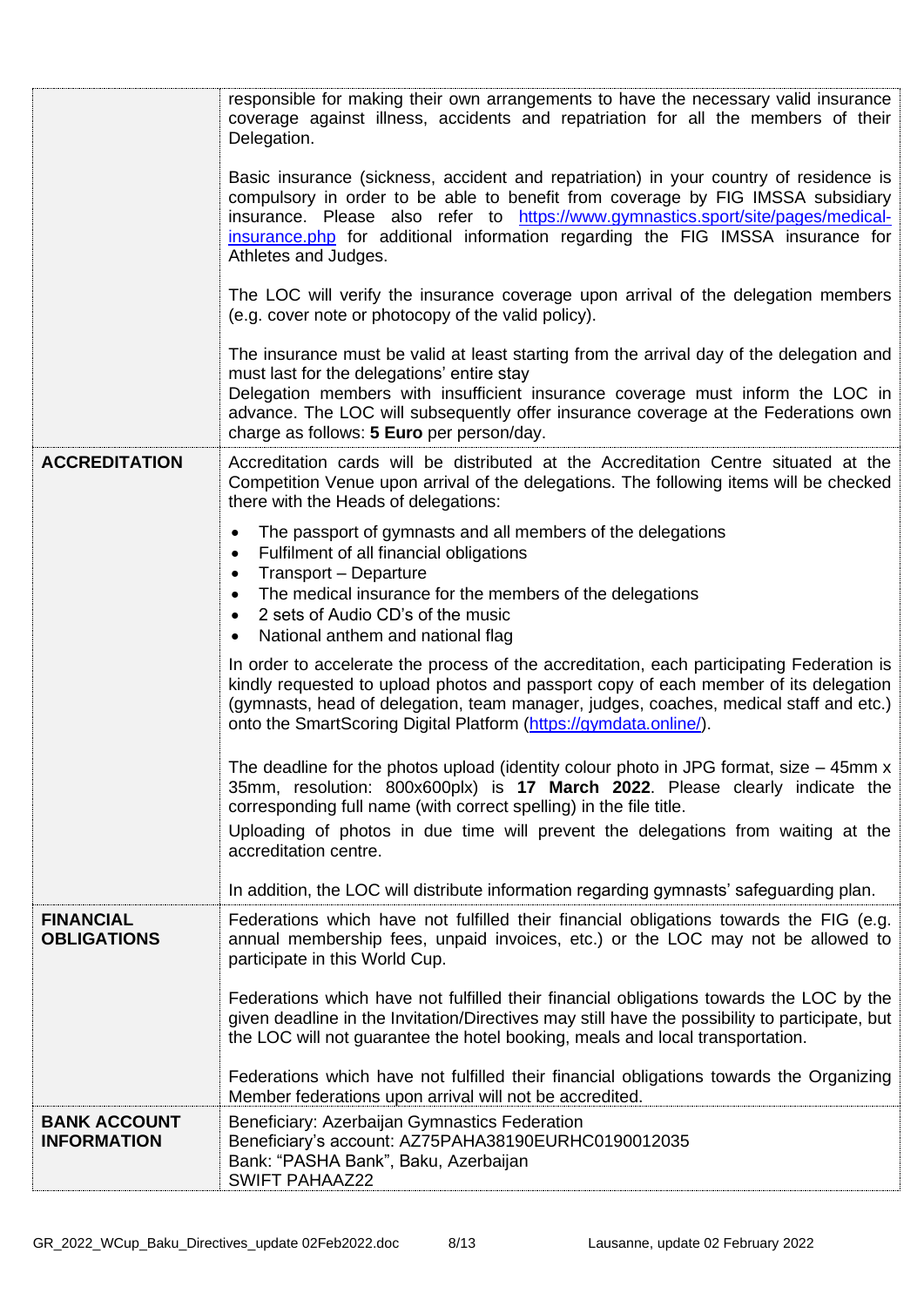|                                     | Correspondent: Raiffeisen Bank International AG<br>Account with Institution: Am Stadtpark 9, 1030 Vienna<br>Correspondent account: 1-55.081.095<br><b>SWIFT BIC: RZBAATWW</b>                                                                                                                                                                                                                                                                                                                                                  |                    |  |  |
|-------------------------------------|--------------------------------------------------------------------------------------------------------------------------------------------------------------------------------------------------------------------------------------------------------------------------------------------------------------------------------------------------------------------------------------------------------------------------------------------------------------------------------------------------------------------------------|--------------------|--|--|
|                                     | Each participating member Federation is kindly requested to integrate the payment's<br>purpose as follows: FIG Rhythmic Gymnastics World Cup AGF Trophy 2022.<br>The participating federation is responsible for covering all bank fees in connection with<br>the bank transfers.                                                                                                                                                                                                                                              |                    |  |  |
| <b>TIE BREAKING</b><br><b>RULES</b> | In case of a tie at any place, the tie breaking rules for the RG World Championships as<br>outlined in the current FIG Technical Regulation Section 3 shall be applied.                                                                                                                                                                                                                                                                                                                                                        |                    |  |  |
|                                     | After application, if there is still a tie:                                                                                                                                                                                                                                                                                                                                                                                                                                                                                    |                    |  |  |
|                                     | For participation to the Apparatus Final (Individual) and Final Routine (Group):<br>The tied gymnasts / groups will proceed to the final                                                                                                                                                                                                                                                                                                                                                                                       |                    |  |  |
|                                     | For Prize money:<br>The prize money of the tied ranks will be added and divided by the number of<br>ties.                                                                                                                                                                                                                                                                                                                                                                                                                      |                    |  |  |
|                                     | For World Cup Points:<br>The World Cup points of the tied ranks will be added and divided by the number<br>of ties.                                                                                                                                                                                                                                                                                                                                                                                                            |                    |  |  |
|                                     | For Yearly winner:<br>The number of ranks of the three counting competitions achieved by the<br>respective gymnast/group will be added and the gymnast/group with the lowest<br>total will prevail.<br>If there is still a tie, the total score of the counting routines will be added and the<br>gymnast/group with the highest total will prevail.<br>If there is still a tie, the total execution score of the counting routines will be<br>added and the gymnast/group with the highest total execution score will prevail |                    |  |  |
| <b>PRIZE MONEY</b>                  | The Prize Money paid by the Organizing Member Federation (free of any deductible<br>taxes) will be distributed in CHF according to the requirement mentioned in the 2022-<br>2024 RG World Cup Rules as follows:                                                                                                                                                                                                                                                                                                               |                    |  |  |
|                                     | Individuals All-Around (min. CHF 6'000.-)                                                                                                                                                                                                                                                                                                                                                                                                                                                                                      | 6'000              |  |  |
|                                     | Individuals by apparatus (min. CHF 3'250.-)                                                                                                                                                                                                                                                                                                                                                                                                                                                                                    | 3'250              |  |  |
|                                     | Groups All-Around (min. CHF 3'500.-)                                                                                                                                                                                                                                                                                                                                                                                                                                                                                           | 3'500              |  |  |
|                                     | Groups Finals 5 and 3+2 each (min. CHF 3'500.-)                                                                                                                                                                                                                                                                                                                                                                                                                                                                                | 3'500              |  |  |
|                                     | <b>Individuals All Around:</b>                                                                                                                                                                                                                                                                                                                                                                                                                                                                                                 |                    |  |  |
|                                     | Total of<br>Ranking<br>CHF 6'000                                                                                                                                                                                                                                                                                                                                                                                                                                                                                               |                    |  |  |
|                                     |                                                                                                                                                                                                                                                                                                                                                                                                                                                                                                                                | $2'000 -$          |  |  |
|                                     | 2                                                                                                                                                                                                                                                                                                                                                                                                                                                                                                                              | $1'500. -$         |  |  |
|                                     | 3                                                                                                                                                                                                                                                                                                                                                                                                                                                                                                                              | $1'000. -$         |  |  |
|                                     | 4<br>$\sqrt{5}$                                                                                                                                                                                                                                                                                                                                                                                                                                                                                                                | $500 -$<br>$400 -$ |  |  |
|                                     | 6                                                                                                                                                                                                                                                                                                                                                                                                                                                                                                                              | $300 -$            |  |  |
|                                     | $\overline{7}$                                                                                                                                                                                                                                                                                                                                                                                                                                                                                                                 | $200.-$            |  |  |
|                                     | 8                                                                                                                                                                                                                                                                                                                                                                                                                                                                                                                              | $100.-$            |  |  |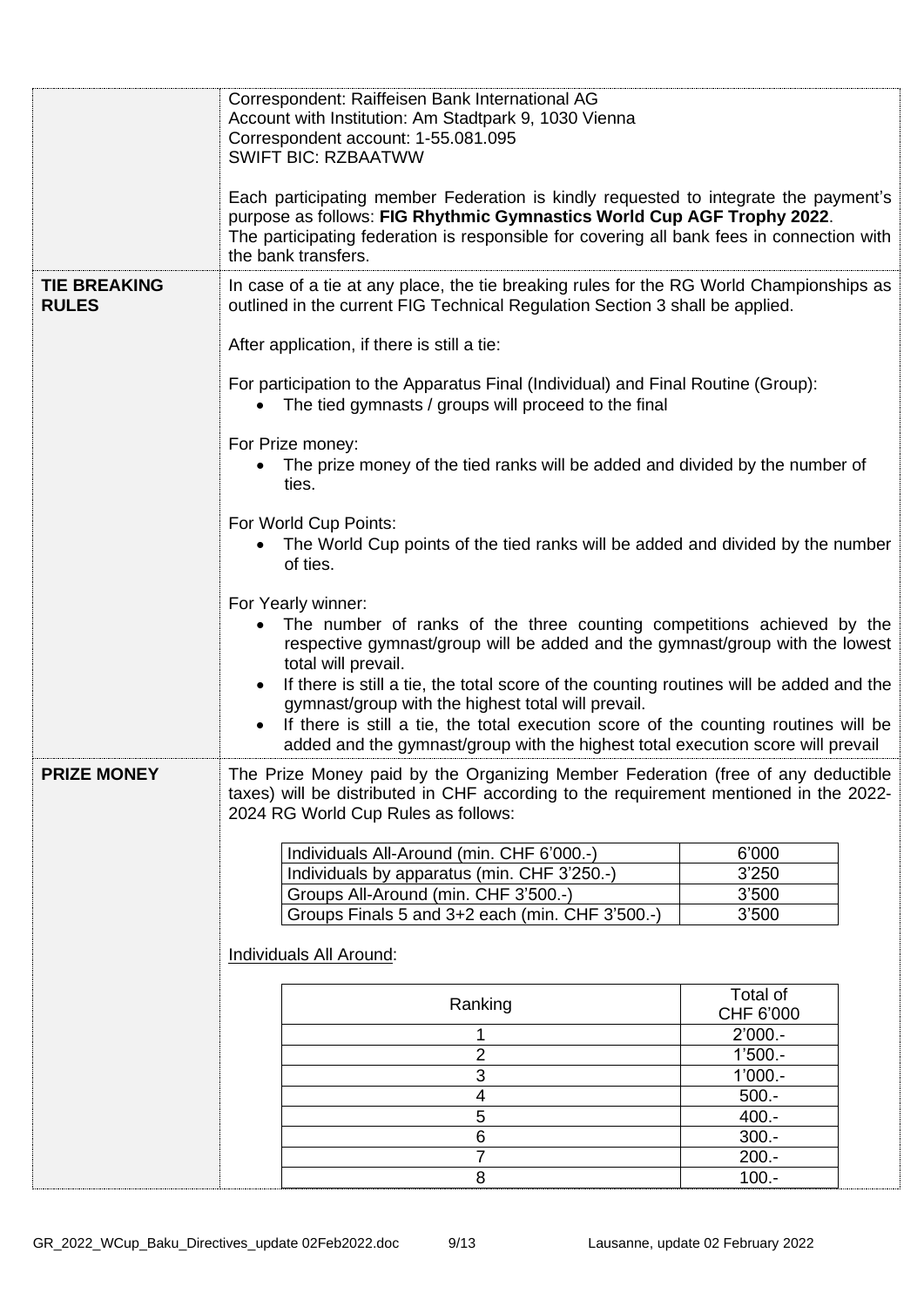|                                                                                                                                                                                                                                                                                                                                               | Individuals - per apparatus:                                                                                                                                                                                                                                                             |                       |  |
|-----------------------------------------------------------------------------------------------------------------------------------------------------------------------------------------------------------------------------------------------------------------------------------------------------------------------------------------------|------------------------------------------------------------------------------------------------------------------------------------------------------------------------------------------------------------------------------------------------------------------------------------------|-----------------------|--|
|                                                                                                                                                                                                                                                                                                                                               | Ranking                                                                                                                                                                                                                                                                                  | Total of CHF 3'250    |  |
|                                                                                                                                                                                                                                                                                                                                               |                                                                                                                                                                                                                                                                                          | $1'000. -$            |  |
|                                                                                                                                                                                                                                                                                                                                               | 2                                                                                                                                                                                                                                                                                        | $750 -$               |  |
|                                                                                                                                                                                                                                                                                                                                               | 3                                                                                                                                                                                                                                                                                        | $500 -$               |  |
|                                                                                                                                                                                                                                                                                                                                               | $\overline{4}$                                                                                                                                                                                                                                                                           | $300 -$               |  |
|                                                                                                                                                                                                                                                                                                                                               | 5                                                                                                                                                                                                                                                                                        | $250. -$              |  |
|                                                                                                                                                                                                                                                                                                                                               | $6\phantom{1}6$                                                                                                                                                                                                                                                                          | $200.-$               |  |
|                                                                                                                                                                                                                                                                                                                                               | $\overline{7}$                                                                                                                                                                                                                                                                           | $150 -$               |  |
|                                                                                                                                                                                                                                                                                                                                               | 8                                                                                                                                                                                                                                                                                        | $100.-$               |  |
|                                                                                                                                                                                                                                                                                                                                               | Groups All Around:                                                                                                                                                                                                                                                                       |                       |  |
|                                                                                                                                                                                                                                                                                                                                               | Ranking                                                                                                                                                                                                                                                                                  | Total of<br>CHF 3'500 |  |
|                                                                                                                                                                                                                                                                                                                                               | 1                                                                                                                                                                                                                                                                                        | $2'000. -$            |  |
|                                                                                                                                                                                                                                                                                                                                               | $\overline{2}$                                                                                                                                                                                                                                                                           | $1'000 -$             |  |
|                                                                                                                                                                                                                                                                                                                                               | 3                                                                                                                                                                                                                                                                                        | $500 -$               |  |
|                                                                                                                                                                                                                                                                                                                                               | Groups – per routine $(5 \text{ and } 3+2)$ each:                                                                                                                                                                                                                                        |                       |  |
|                                                                                                                                                                                                                                                                                                                                               | Ranking                                                                                                                                                                                                                                                                                  | Total of<br>CHF 3'500 |  |
|                                                                                                                                                                                                                                                                                                                                               |                                                                                                                                                                                                                                                                                          | $2'000. -$            |  |
|                                                                                                                                                                                                                                                                                                                                               | $\overline{2}$                                                                                                                                                                                                                                                                           | $1'000 -$             |  |
|                                                                                                                                                                                                                                                                                                                                               | 3                                                                                                                                                                                                                                                                                        | $500.-$               |  |
|                                                                                                                                                                                                                                                                                                                                               | Should less than 4 federations participate in the World Cup competition (Individual<br>Gymnasts and/or Groups), no prize money will be paid.                                                                                                                                             |                       |  |
| <b>ASSIGNMENT OF</b><br><b>WORLD CUP</b><br><b>POINTS FOR THE</b><br><b>RANKING LIST</b>                                                                                                                                                                                                                                                      | The results and the updated FIG World Cup Ranking List will be published on the FIG<br>website within 24 hours after the end of the respective competitions provided that all<br>procedures before and after the competitions are duly respected by the Organizing<br>Member Federation. |                       |  |
| Separate World Cup Ranking Lists for:<br><b>Individual All-Around</b><br>Individual per apparatus<br>• Group All-Around<br><b>Group Routine</b><br>are established for the five World Cup Series, beginning with the first World Cup<br>competition of the series and ending with the last World Cup event of the series (4<br>competitions). |                                                                                                                                                                                                                                                                                          |                       |  |
|                                                                                                                                                                                                                                                                                                                                               |                                                                                                                                                                                                                                                                                          |                       |  |
|                                                                                                                                                                                                                                                                                                                                               | For the Groups All-Around and Routine Ranking Lists, World Cup Points are assigned<br>to the Federation. The Groups are listed by Federation only.                                                                                                                                       |                       |  |
|                                                                                                                                                                                                                                                                                                                                               |                                                                                                                                                                                                                                                                                          |                       |  |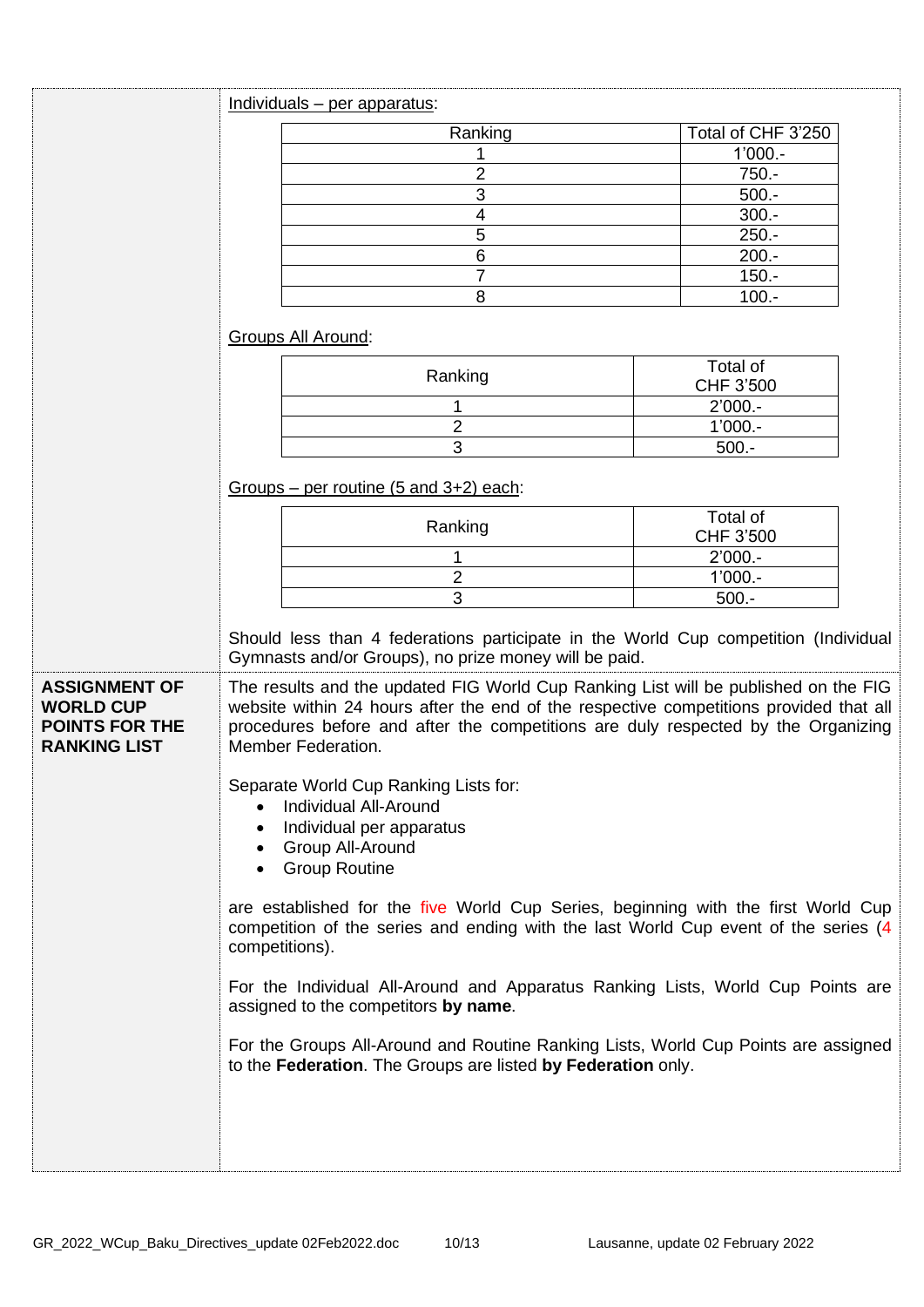|                      |                                                                                                                                                                                              | Rank            | <b>Points</b>  |                          |                                                                                                                                                                                                                                                                                                                                                                        |
|----------------------|----------------------------------------------------------------------------------------------------------------------------------------------------------------------------------------------|-----------------|----------------|--------------------------|------------------------------------------------------------------------------------------------------------------------------------------------------------------------------------------------------------------------------------------------------------------------------------------------------------------------------------------------------------------------|
|                      |                                                                                                                                                                                              |                 | Individuals    | Groups                   |                                                                                                                                                                                                                                                                                                                                                                        |
|                      |                                                                                                                                                                                              | 1               | 50             | 50                       |                                                                                                                                                                                                                                                                                                                                                                        |
|                      |                                                                                                                                                                                              | $\overline{2}$  | 45             | 45                       |                                                                                                                                                                                                                                                                                                                                                                        |
|                      |                                                                                                                                                                                              | 3               | 40             | 40                       |                                                                                                                                                                                                                                                                                                                                                                        |
|                      |                                                                                                                                                                                              | $\overline{4}$  | 35             | 35                       |                                                                                                                                                                                                                                                                                                                                                                        |
|                      |                                                                                                                                                                                              | 5               | 30             | 30                       |                                                                                                                                                                                                                                                                                                                                                                        |
|                      |                                                                                                                                                                                              | $6\phantom{1}6$ | 25             | 25                       |                                                                                                                                                                                                                                                                                                                                                                        |
|                      |                                                                                                                                                                                              | $\overline{7}$  | 20             | 20                       |                                                                                                                                                                                                                                                                                                                                                                        |
|                      |                                                                                                                                                                                              | 8               | 18             | 15                       |                                                                                                                                                                                                                                                                                                                                                                        |
|                      |                                                                                                                                                                                              | 9               | 16             | 10                       |                                                                                                                                                                                                                                                                                                                                                                        |
|                      |                                                                                                                                                                                              | 10              | 14             | 5                        |                                                                                                                                                                                                                                                                                                                                                                        |
|                      |                                                                                                                                                                                              | 11              | 12             | $\overline{\mathcal{A}}$ |                                                                                                                                                                                                                                                                                                                                                                        |
|                      |                                                                                                                                                                                              | 12              | 10             | 3                        |                                                                                                                                                                                                                                                                                                                                                                        |
|                      |                                                                                                                                                                                              | 13              | 9              |                          |                                                                                                                                                                                                                                                                                                                                                                        |
|                      |                                                                                                                                                                                              | 14              | 8              |                          |                                                                                                                                                                                                                                                                                                                                                                        |
|                      |                                                                                                                                                                                              | 15              | 6              |                          |                                                                                                                                                                                                                                                                                                                                                                        |
|                      |                                                                                                                                                                                              | 16              | $\overline{4}$ |                          |                                                                                                                                                                                                                                                                                                                                                                        |
|                      |                                                                                                                                                                                              | 17              | $\overline{2}$ |                          |                                                                                                                                                                                                                                                                                                                                                                        |
|                      |                                                                                                                                                                                              | 18              | 1              |                          |                                                                                                                                                                                                                                                                                                                                                                        |
|                      | given.                                                                                                                                                                                       |                 |                |                          | Should less than 4 federations participate per apparatus or per category in the World<br>Cup competition (Individual Gymnasts and/or Groups), no World Cup Points will be                                                                                                                                                                                              |
| <b>YEARLY WINNER</b> | of the number of competitions the gymnast participated in).<br>which the winning gymnasts/groups shall receive a Cup.                                                                        |                 |                |                          | The yearly winner of the World Cup Series is the Individual Gymnasts/Groups with the<br>highest number of points of each of the World Cup Series Ranking List of the respective<br>year after the last event of the series, counting the best results (maximum 3, regardless<br>A special award ceremony will be held at the last World Cup Competition of the year in |
|                      | The Individual Gymnasts/Groups will receive an additional prize money paid by FIG.                                                                                                           |                 |                |                          |                                                                                                                                                                                                                                                                                                                                                                        |
| <b>EVENT MANAGER</b> | Natalya Bulanova<br>Tel.: +994 12 493 3011<br>E-mail: td@agf.az                                                                                                                              |                 |                |                          |                                                                                                                                                                                                                                                                                                                                                                        |
| <b>MEDIA</b>         | website, Facebook page and twitter account.<br>Press Officer: Sara Zeynalova<br>Tel:<br>+99450 558 52 82<br>E-mail: media@agf.az                                                             |                 |                |                          | Communication policy is planned to be implemented via the Federation's official                                                                                                                                                                                                                                                                                        |
| <b>SOCIAL MEDIA</b>  | https://www.facebook.com/azegymnastics<br>https://www.youtube.com/c/AzerbaijanGymnasticsFederation/featured<br>https://twitter.com/azegymnastics<br>https://www.instagram.com/azegymnastics/ |                 |                |                          |                                                                                                                                                                                                                                                                                                                                                                        |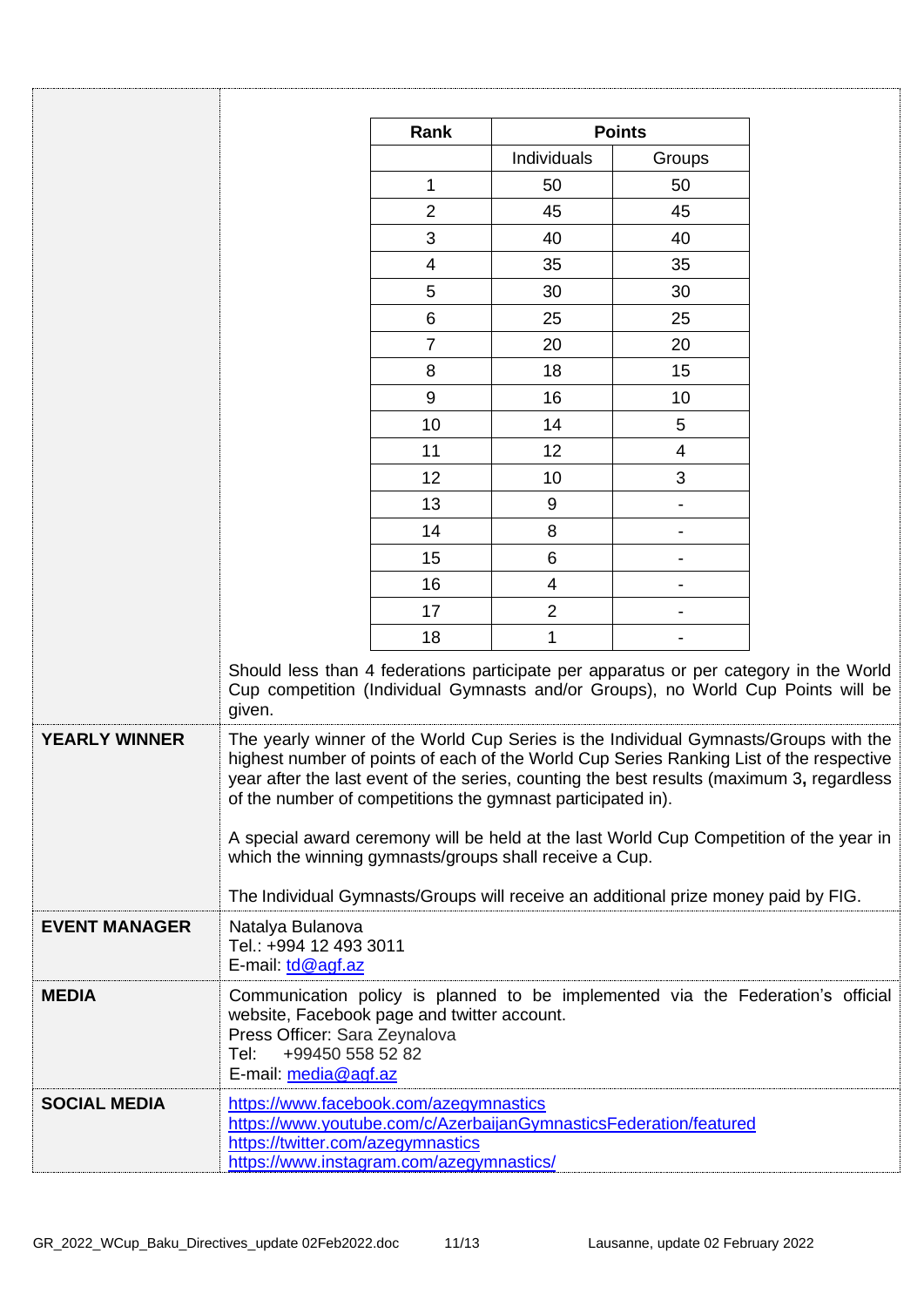|                                                                      | https://www.tiktok.com/@azerbaijangymnastics?lang=ru-RU                                                                                                                                                                                                                                                                                                                                                      |
|----------------------------------------------------------------------|--------------------------------------------------------------------------------------------------------------------------------------------------------------------------------------------------------------------------------------------------------------------------------------------------------------------------------------------------------------------------------------------------------------|
|                                                                      | https://t.me/azegymnastics                                                                                                                                                                                                                                                                                                                                                                                   |
| <b>MEDICAL SERVICES</b>                                              | The Organizing Committee will provide first aid medical services. Physiotherapists will<br>be present during the competitions.                                                                                                                                                                                                                                                                               |
| COVID-19                                                             | Besides the FIG medical guidelines for the particular event, FIG also requires all the<br>participants to follow the standard precautions.                                                                                                                                                                                                                                                                   |
|                                                                      | The FIG requires all participants, judges and officials to take standard precautionary<br>measures, such as frequent hand-washing, wearing masks or face coverings at all<br>times and keeping a physical distance of at least 1.5 metres whenever possible.                                                                                                                                                 |
|                                                                      | The only situation in which the safety distance does not have to be respected is when a<br>coach provides assistance (catch, lead, spotting) during an athlete's performance. This<br>phase must be kept as short as possible and the assisting person is obliged to wear a<br>mask throughout.                                                                                                              |
|                                                                      | Gymnasts do not need to wear a mask or face covering while they are performing at the<br>training venue or on the FOP and keeping a physical distance of at least 1.5 metres<br>whenever possible.                                                                                                                                                                                                           |
|                                                                      | Detailed information related to specific policy implemented by the government of<br>Azerbaijan and hosting Federation at the time of the competitions, will be<br>communicated to the participating countries closer to the event and will also found their<br>reflection in the AGF Safety Procedures for International Competitions during COVID-<br>19 pandemic (to be sent together with the Work Plan). |
| <b>OFFICIAL HOSPITAL</b>                                             | <b>City Hospital</b><br>18 Yusif Vezir Chamanzaminli str., Baku, Azerbaijan<br>Tel: +99412 449 9274                                                                                                                                                                                                                                                                                                          |
| <b>DOPING CONTROLS</b>                                               | The Organizing Member Federation will provide at its own charge a minimum of 4<br>doping controls for Individual gymnasts and 4 for Groups.                                                                                                                                                                                                                                                                  |
|                                                                      | Appropriate medical premises will be provided to carry out a required number of doping<br>controls by AMADA (Azerbaijan National Anti-Doping Agency) according to the WADA<br>regulations.                                                                                                                                                                                                                   |
| <b>MARKETING</b>                                                     | FIG advertising and publicity norms must be respected.                                                                                                                                                                                                                                                                                                                                                       |
| <b>TELEVISION</b>                                                    | Television coverage is compulsory.                                                                                                                                                                                                                                                                                                                                                                           |
|                                                                      | The Organizing Member Federation must guarantee the production of a basic feed<br>(international signal). The International signal must be available for the FIG and its<br>Right holders free of charge at the international Broadcasting Centre or at the Gateway<br>without any limitations and free of any access fees.                                                                                  |
|                                                                      | Host Broadcaster - AzTV Idman (Sports Channel of Azerbaijan Television and Radio<br><b>Broadcasting Closed Joint-Stock Company)</b><br>Contact person - Murad Jafarov<br>International Sports & Events Coordinator<br>E-mail: sport.sat@aztv.az<br>Mob.: +994 77 277 54 06                                                                                                                                   |
| <b>SCORING, RESULT</b><br><b>SERVICE AND</b><br><b>VIDEO CONTROL</b> | SMART SCORING Company will provide a scoring and result service, including video<br>control system, which allows the recording, storage and provision of compilation of the<br>recorded images.                                                                                                                                                                                                              |